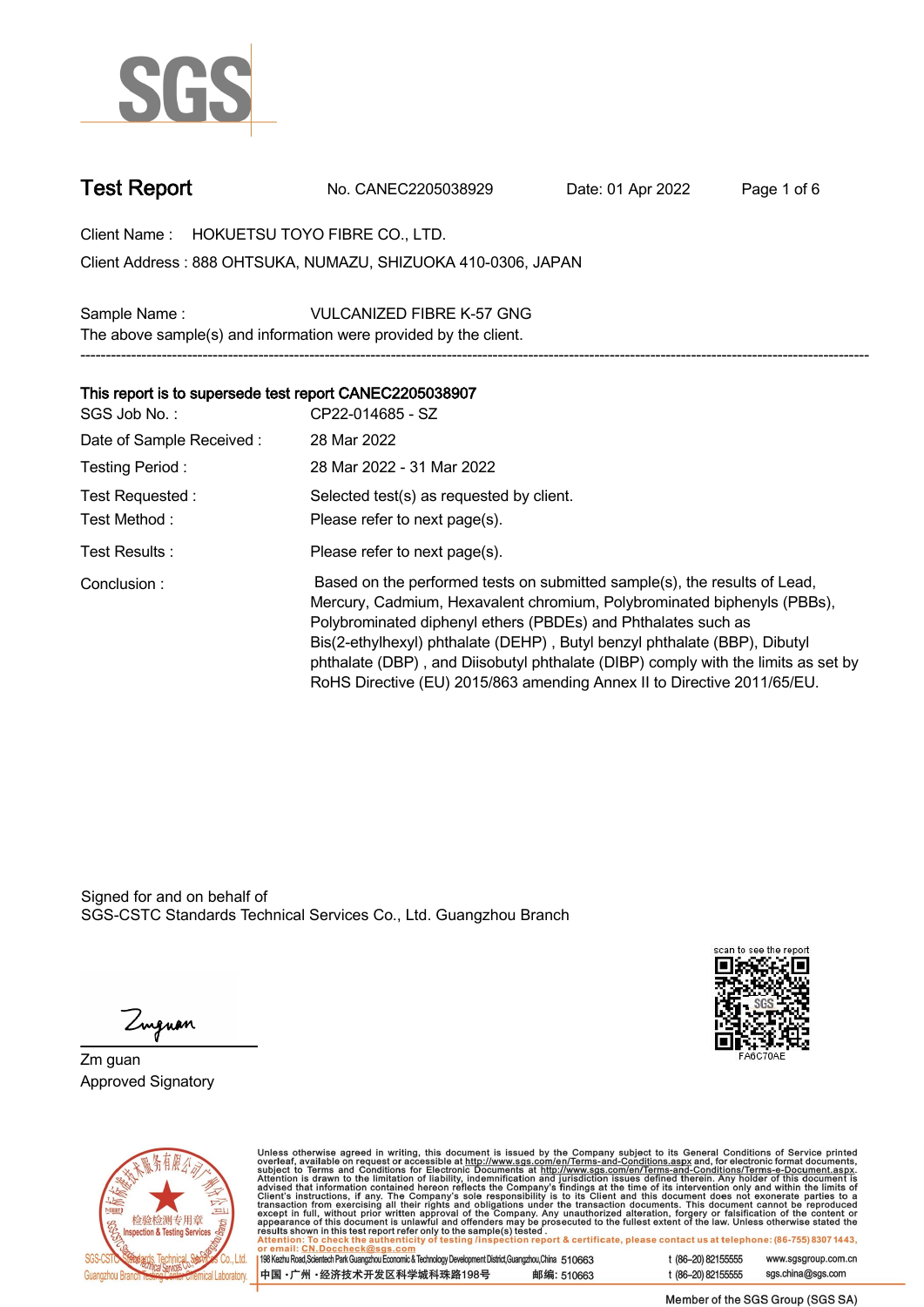

**Test Report. No. CANEC2205038929 . Date: 01 Apr 2022. Page 2 of 6.**

**Test Results :.**

**Test Part Description : .**

| Specimen No.    | <b>SGS Sample ID</b> | <b>Description</b>   |
|-----------------|----------------------|----------------------|
| SN <sub>1</sub> | CAN22-050389.007     | Green material sheet |

- **Remarks :.(1) 1 mg/kg = 1 ppm = 0.0001% .**
	- **(2) MDL = Method Detection Limit .**
	- **(3) ND = Not Detected ( < MDL ) .**
	- **(4) "-" = Not Regulated .**

## **RoHS Directive (EU) 2015/863 amending Annex II to Directive 2011/65/EU.**

**Test Method :. With reference to IEC 62321-4:2013+A1:2017, IEC 62321-5:2013, IEC 62321-7-2:2017 , IEC 62321-6:2015 and IEC 62321-8:2017, analyzed by ICP-OES , UV-Vis and GC-MS . .**

| Test Item(s)               | Limit                    | Unit  | <b>MDL</b>                   | 007       |
|----------------------------|--------------------------|-------|------------------------------|-----------|
| Cadmium (Cd)               | 100                      | mg/kg | $\overline{c}$               | <b>ND</b> |
| Lead (Pb)                  | 1,000                    | mg/kg | $\overline{c}$               | <b>ND</b> |
| Mercury (Hg)               | 1,000                    | mg/kg | $\overline{2}$               | <b>ND</b> |
| Hexavalent Chromium (CrVI) | 1,000                    | mg/kg | 8                            | <b>ND</b> |
| Sum of PBBs                | 1,000                    | mg/kg | $\qquad \qquad \blacksquare$ | <b>ND</b> |
| Monobromobiphenyl          |                          | mg/kg | 5                            | <b>ND</b> |
| Dibromobiphenyl            | -                        | mg/kg | 5                            | ND        |
| Tribromobiphenyl           | $\overline{\phantom{a}}$ | mg/kg | 5                            | <b>ND</b> |
| Tetrabromobiphenyl         |                          | mg/kg | 5                            | <b>ND</b> |
| Pentabromobiphenyl         | -                        | mg/kg | 5                            | <b>ND</b> |
| Hexabromobiphenyl          |                          | mg/kg | 5                            | <b>ND</b> |
| Heptabromobiphenyl         |                          | mg/kg | 5                            | <b>ND</b> |
| Octabromobiphenyl          | -                        | mg/kg | 5                            | <b>ND</b> |
| Nonabromobiphenyl          |                          | mg/kg | 5                            | <b>ND</b> |
| Decabromobiphenyl          |                          | mg/kg | 5                            | <b>ND</b> |
| Sum of PBDEs               | 1,000                    | mg/kg | $\qquad \qquad \blacksquare$ | <b>ND</b> |
| Monobromodiphenyl ether    |                          | mg/kg | 5                            | <b>ND</b> |
| Dibromodiphenyl ether      |                          | mg/kg | 5                            | <b>ND</b> |
| Tribromodiphenyl ether     | -                        | mg/kg | 5                            | ND.       |
| Tetrabromodiphenyl ether   |                          | mg/kg | 5                            | <b>ND</b> |
| Pentabromodiphenyl ether   |                          | mg/kg | 5                            | <b>ND</b> |
|                            |                          |       |                              |           |



Unless otherwise agreed in writing, this document is issued by the Company subject to its General Conditions of Service printed overleaf, available on request or accessible at http://www.sgs.com/en/Terms-and-Conditions.as

| or email: CN.Doccheck@sgs.com                                                                                |            |                    |                     |
|--------------------------------------------------------------------------------------------------------------|------------|--------------------|---------------------|
| 198 Kezhu Road, Scientech Park Guangzhou Economic & Technology Development District, Guangzhou, China 510663 |            | t (86-20) 82155555 | www.sgsgroup.com.cl |
| ┃中国 •广州 •经济技术开发区科学城科珠路198号 ↓                                                                                 | 邮编: 510663 | t (86-20) 82155555 | sgs.china@sgs.com   |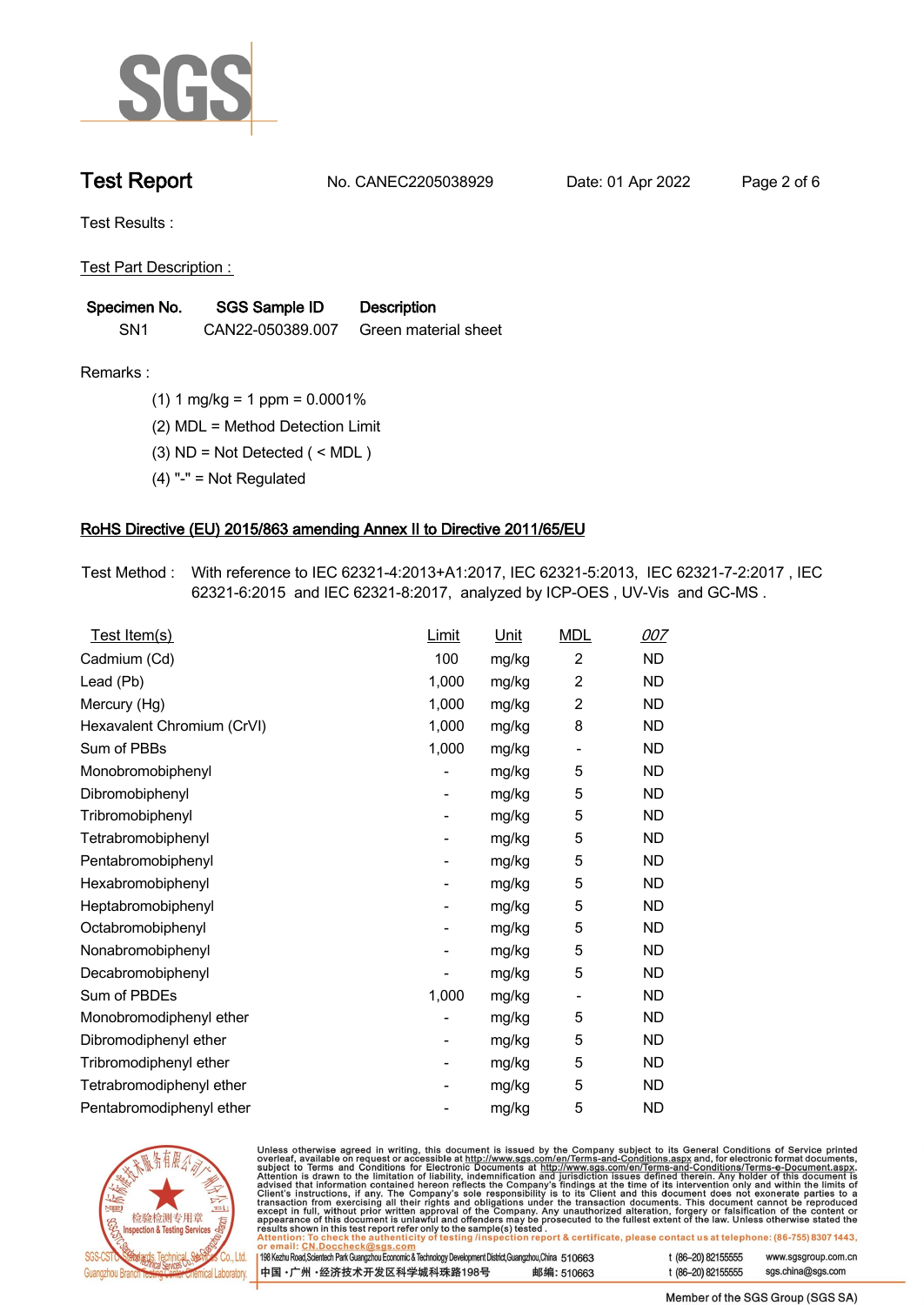

| <b>Test Report</b>                  | No. CANEC2205038929      |       |            | Date: 01 Apr 2022 | Page 3 of 6 |
|-------------------------------------|--------------------------|-------|------------|-------------------|-------------|
| Test Item(s)                        | Limit                    | Unit  | <b>MDL</b> | 007               |             |
| Hexabromodiphenyl ether             | ۰.                       | mg/kg | 5          | <b>ND</b>         |             |
| Heptabromodiphenyl ether            | ٠                        | mg/kg | 5          | <b>ND</b>         |             |
| Octabromodiphenyl ether             | Ξ.                       | mg/kg | 5          | <b>ND</b>         |             |
| Nonabromodiphenyl ether             | Ξ.                       | mg/kg | 5          | <b>ND</b>         |             |
| Decabromodiphenyl ether             | $\overline{\phantom{a}}$ | mg/kg | 5          | <b>ND</b>         |             |
| Dibutyl phthalate (DBP)             | 1.000                    | mg/kg | 50         | <b>ND</b>         |             |
| Butyl benzyl phthalate (BBP)        | 1.000                    | mg/kg | 50         | <b>ND</b>         |             |
| Bis (2-ethylhexyl) phthalate (DEHP) | 1.000                    | mg/kg | 50         | <b>ND</b>         |             |
| Diisobutyl Phthalates (DIBP)        | 1.000                    | mg/kg | 50         | ND                |             |

## **Notes :.**

**(1) The maximum permissible limit is quoted from RoHS Directive (EU) 2015/863.**

**(2) IEC 62321 series is equivalent to EN 62321 series**

**https://www.cenelec.eu/dyn/www/f?p=104:30:1742232870351101::::FSP\_ORG\_ID,FSP\_LANG\_ID:12586 37,25**

**(3) The restriction of DEHP, BBP, DBP and DIBP shall apply to medical devices, including in vitro medical devices, and monitoring and control instruments, including industrial monitoring and control instruments, from 22 July 2021..**

**This report updates Sample Name. .**



Unless otherwise agreed in writing, this document is issued by the Company subject to its General Conditions of Service printed<br>overleaf, available on request or accessible at http://www.sgs.com/en/Terms-and-Conditions.as

| 198 Kezhu Road, Scientech Park Guangzhou Economic & Technology Development District, Guangzhou, China 510663 |            |
|--------------------------------------------------------------------------------------------------------------|------------|
| 中国・广州 ・经济技术开发区科学城科珠路198号                                                                                     | 邮编: 510663 |

www.sgsgroup.com.cn

t (86-20) 82155555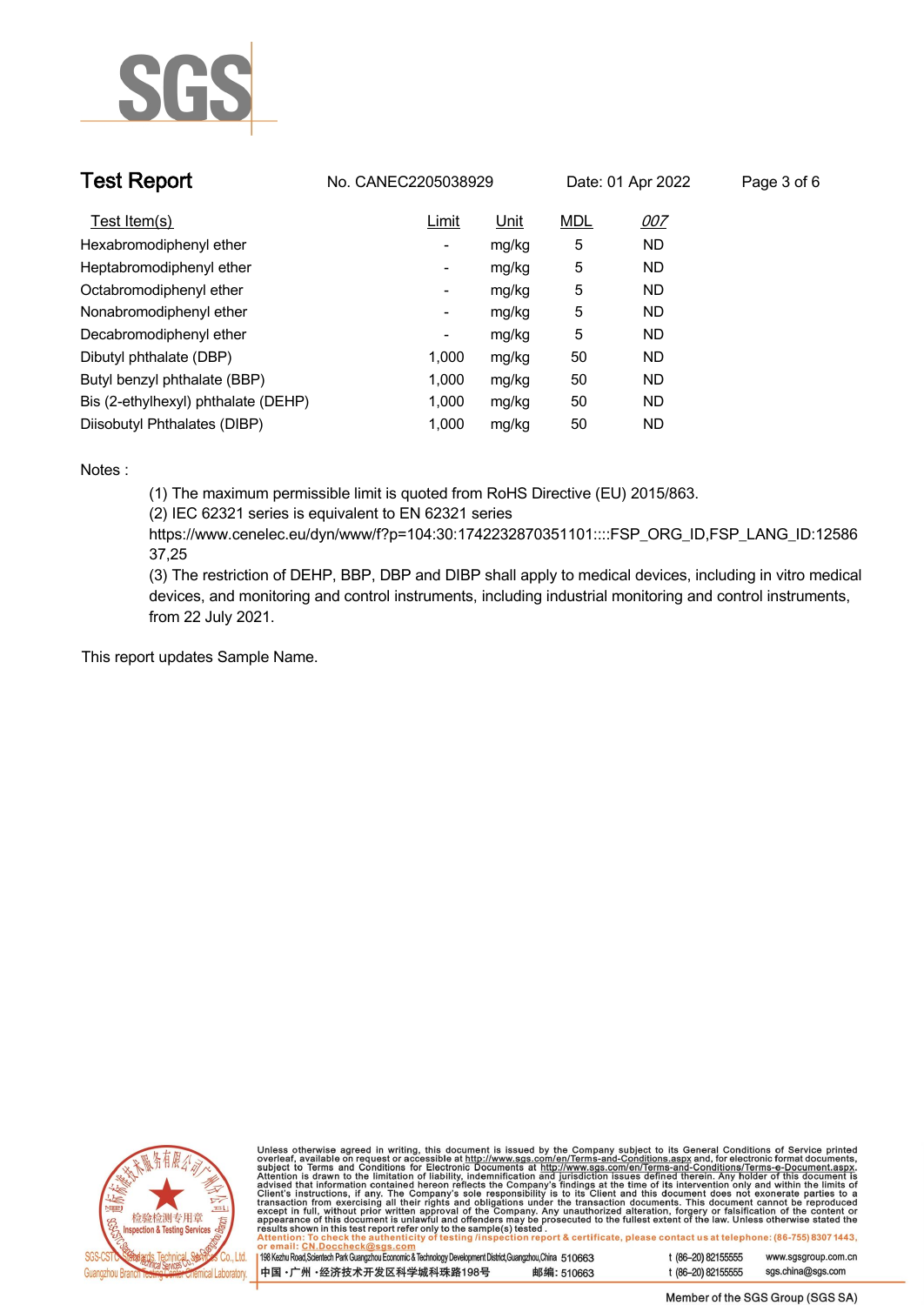

**Test Report. No. CANEC2205038929 . Date: 01 Apr 2022. Page 4 of 6.**

## **ATTACHMENTS Pb/Cd/Hg/Cr6+/PBBs/PBDEs Testing Flow Chart**

**1) These samples were dissolved totally by pre -conditioning method according to below flow chart. (Cr6+ and PBBs/PBDEs test method excluded ).**





Unless otherwise agreed in writing, this document is issued by the Company subject to its General Conditions of Service printed<br>overleaf, available on request or accessible at http://www.sgs.com/en/Terms-and-Conditions.as

| 198 Kezhu Road,Scientech Park Guangzhou Economic & Technology Development District,Guangzhou,China 510663 |            |
|-----------------------------------------------------------------------------------------------------------|------------|
| 中国・广州・经济技术开发区科学城科珠路198号                                                                                   | 邮编: 510663 |

t (86-20) 82155555 t (86-20) 82155555 sas.china@sas.com

www.sgsgroup.com.cn

Member of the SGS Group (SGS SA)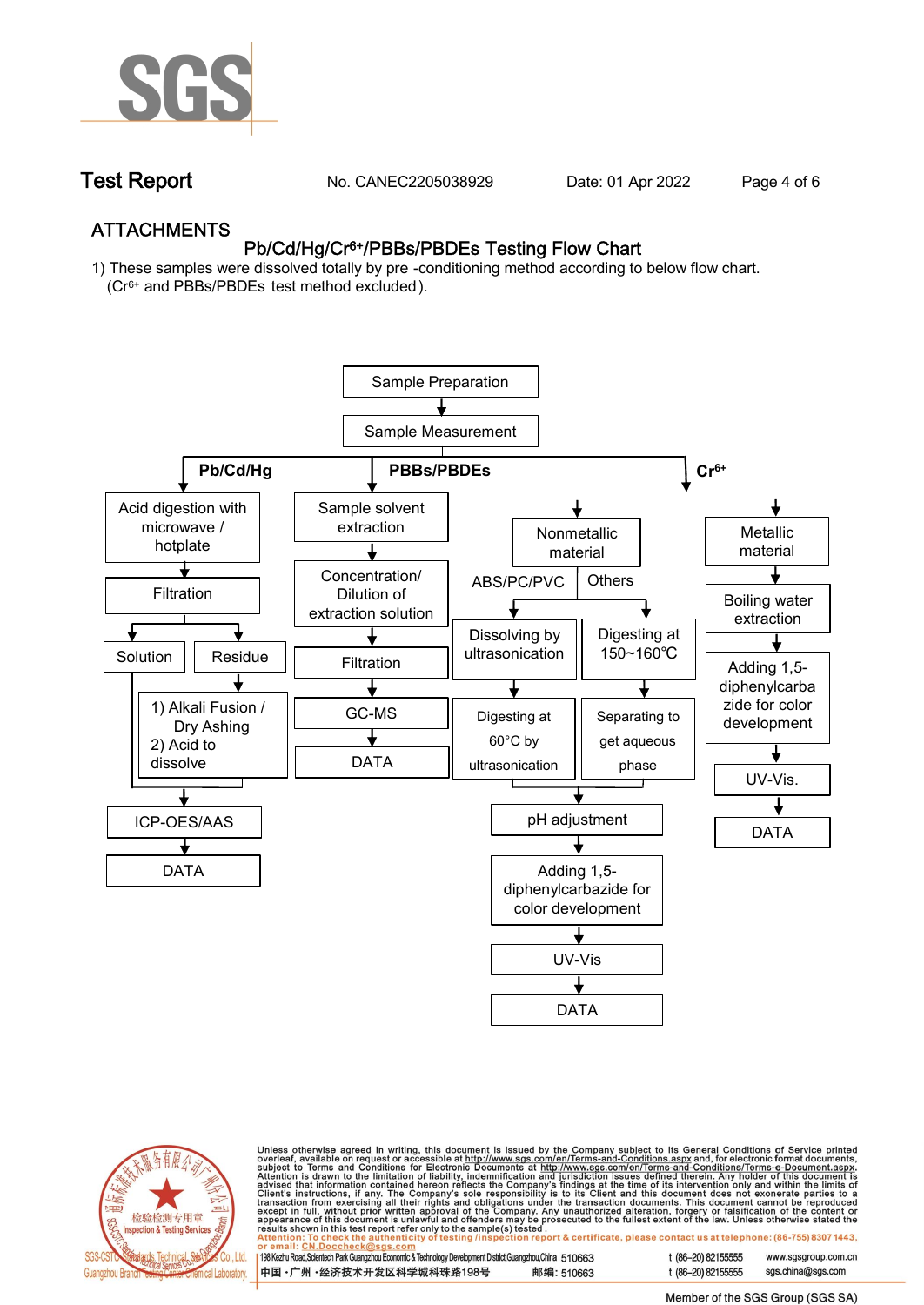

**Test Report. No. CANEC2205038929 . Date: 01 Apr 2022. Page 5 of 6.**

# **ATTACHMENTS Phthalates Testing Flow Chart**





Unless otherwise agreed in writing, this document is issued by the Company subject to its General Conditions of Service printed<br>overleaf, available on request or accessible at http://www.sgs.com/en/Terms-and-Conditions.as

| <u>UI CIIIAII. CN.DUCCIICCRIWSUS.COIII</u>                                                                |            |
|-----------------------------------------------------------------------------------------------------------|------------|
| 198 Kezhu Road,Scientech Park Guangzhou Economic & Technology Development District,Guangzhou,China 510663 |            |
|                                                                                                           |            |
| 中国 •广州 •经济技术开发区科学城科珠路198号                                                                                 | 邮编: 510663 |
|                                                                                                           |            |

t (86-20) 82155555 www.sgsgroup.com.cn t (86-20) 82155555 sgs.china@sgs.com